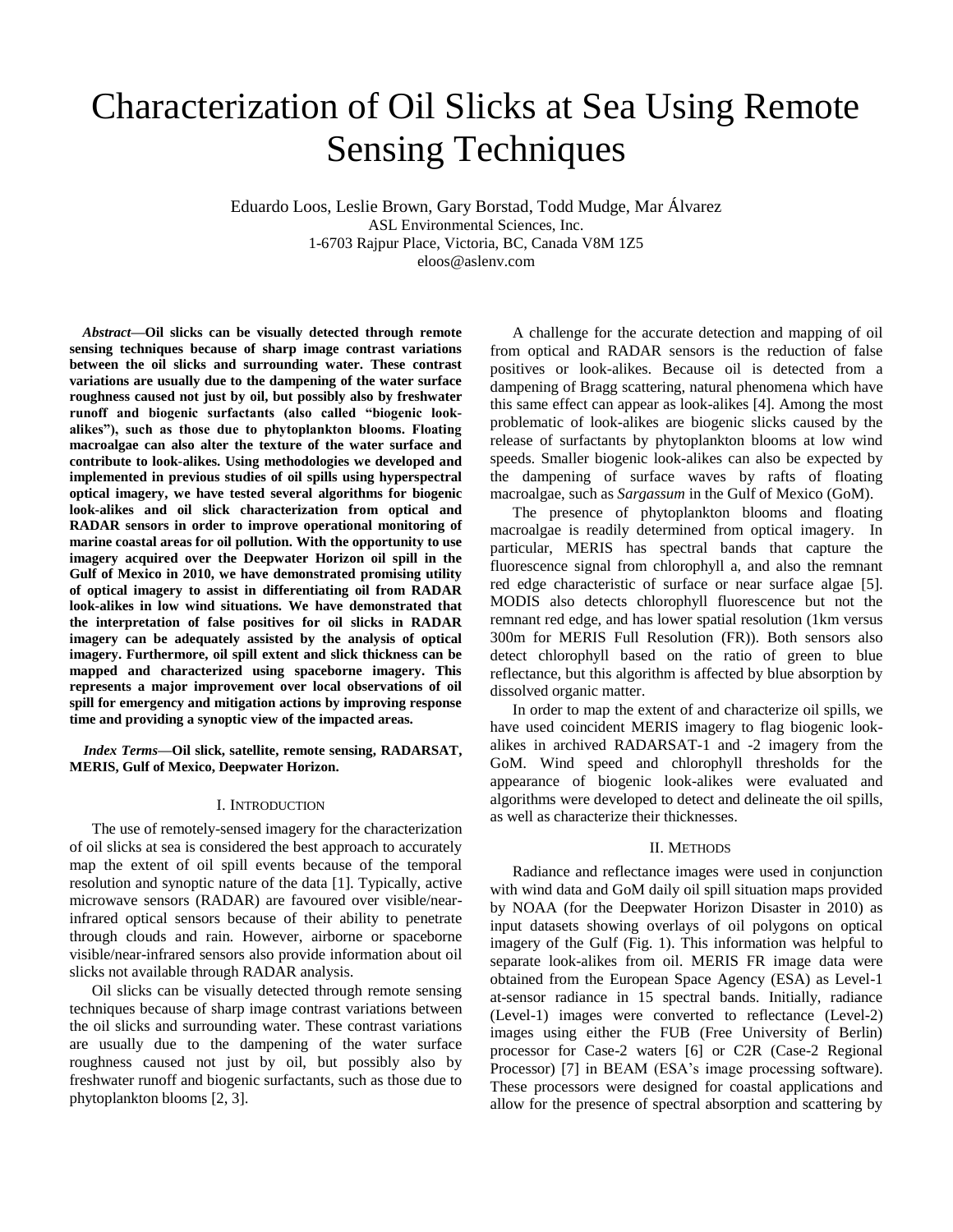non-chlorophyllous suspended particulate matter and dissolved organic matter. However, the strong presence of sun glint on some of the MERIS FR images prevented us from using some of the reflectance images because the processors masked out the affected pixels. For look-alike analysis, simple viewing of the original RADARSAT datasets was adequate for comparisons with the optical imagery, however in the majority of cases we elected to also perform additional processing using IAPro software [8]. All images selected for the oil characterization analysis were reprojected in BEAM to Latitude/Longitude WGS-84.



Fig. 1. Deepwater Horizon disaster situation map for May 27, 2010, showing the oil slick extent. Modified from ERMA [10].

Look-alikes analysis was performed by visual inspection of the coincident, co-located RADARSAT and MERIS images. The identification of biogenic look-alikes was in each case a subjective decision by the analyst, taking into account spatial patterns, temporal and spatial offsets, appearance in various optical image products (chlorophyll, FLH, MCI, RGB radiance, and RGB reflectance imagery), and for the GoM, the daily oil situation maps. Where look-alikes were identified, polygons were drawn manually to delineate each feature, using in some cases IAPro's SAR Ocean Feature Detection Tool (SOFDT) feature detection results to assist with the determination of feature boundaries. Wind speeds and chlorophyll concentrations associated with each feature were also evaluated in order to assess thresholds for look-alike occurrence for each of these parameters.

Further investigation led to mapping the extent of the oil spills and to the characterization of the oil thickness using MERIS optical imagery. We compared two different techniques. The first approach consisted of using spectral indices based on the ratio of spectral bands, in the blue (380- 500 nm), red (600-760 nm), and near-infrared (760-2500 nm) parts of the electromagnetic spectrum (Table 1). The idea behind these algorithms was to highlight the fluorescence

behaviour of surface oil slicks and the increased red reflectance by subsurface oil [9].

Table 1. Two different oil spill detection algorithms were tested. The Fluorescence Index (FI) used blue and red bands, whereas the Rotation-Absorption Index (RAI) used blue and infra-red bands.

| <b>Algorithm</b>                                                                                                                                                                                                        | <b>Bands</b>                       |
|-------------------------------------------------------------------------------------------------------------------------------------------------------------------------------------------------------------------------|------------------------------------|
| <b>Fluorescence Index (FI)</b><br>$FI = \frac{R_B - R_R}{R}$<br>$R_R + R_R$<br>$R_B$ = pixel radiance for the blue band<br>$R_R$ = pixel radiance for the red band                                                      | $R_B = 490$ nm<br>$R_{R} = 665$ nm |
| <b>Rotation-Absorption Index (RAI)</b><br>$FI = \frac{R_B - R_{IR}}{R}   R  $<br>$R_R + R_{IR}$<br>where<br>$  R   = \sqrt{\sum_{i=1}^{T} b_i^2}$<br>$b = pixel$ radiance for image band<br>$T =$ total number of bands | $R_B$ = 490nm<br>$R_{IR} = 885$ nm |

The second approach consisted of using more complex ratios, again highlighting the fluorescence behaviour of oil slicks [11] (Table 2). Validation of the mapped areas was performed visually by overlaying oil spill vectors provided by the National Oceanic and Atmospheric Administration (NOAA). The characterization of the oil slick thickness consisted of classifying the outputs using the Spectral Angle Mapper (SAM) classifier. Classification accuracy assessment was performed using overflight observation maps of the oil spill provided by NOAA [12].

The characterization of the oil slick thickness used here (Table 3) was adapted from [11] and [12] in accordance with GoM overflight observations provided by NOAA's Environmental Response Management Application (ERMA) [10].

# III. RESULTS

Oil slicks on water present different optical behaviour depending on the sun's incidence angle and the satellite sensor's viewing geometry [13]. Oil slicks are not visible in sun glint-free images but can appear quite dark (negative contrast) under low to moderate sun glint or quite bright (positive contrast) under strong sun glint conditions [14].

For the GoM, no prior information was available for the occurrence of look-alikes, so the entire database of RADARSAT images (from MacDonald, Dettwiler and Associates Ltd.) was compared with MERIS imagery for the same time period. Of 198 RADARSAT scenes, 65 MERIS scenes were identified with overlapping footprints and acquisition times within 1 day of the RADARSAT data. 15 image pairs were identified in which common features were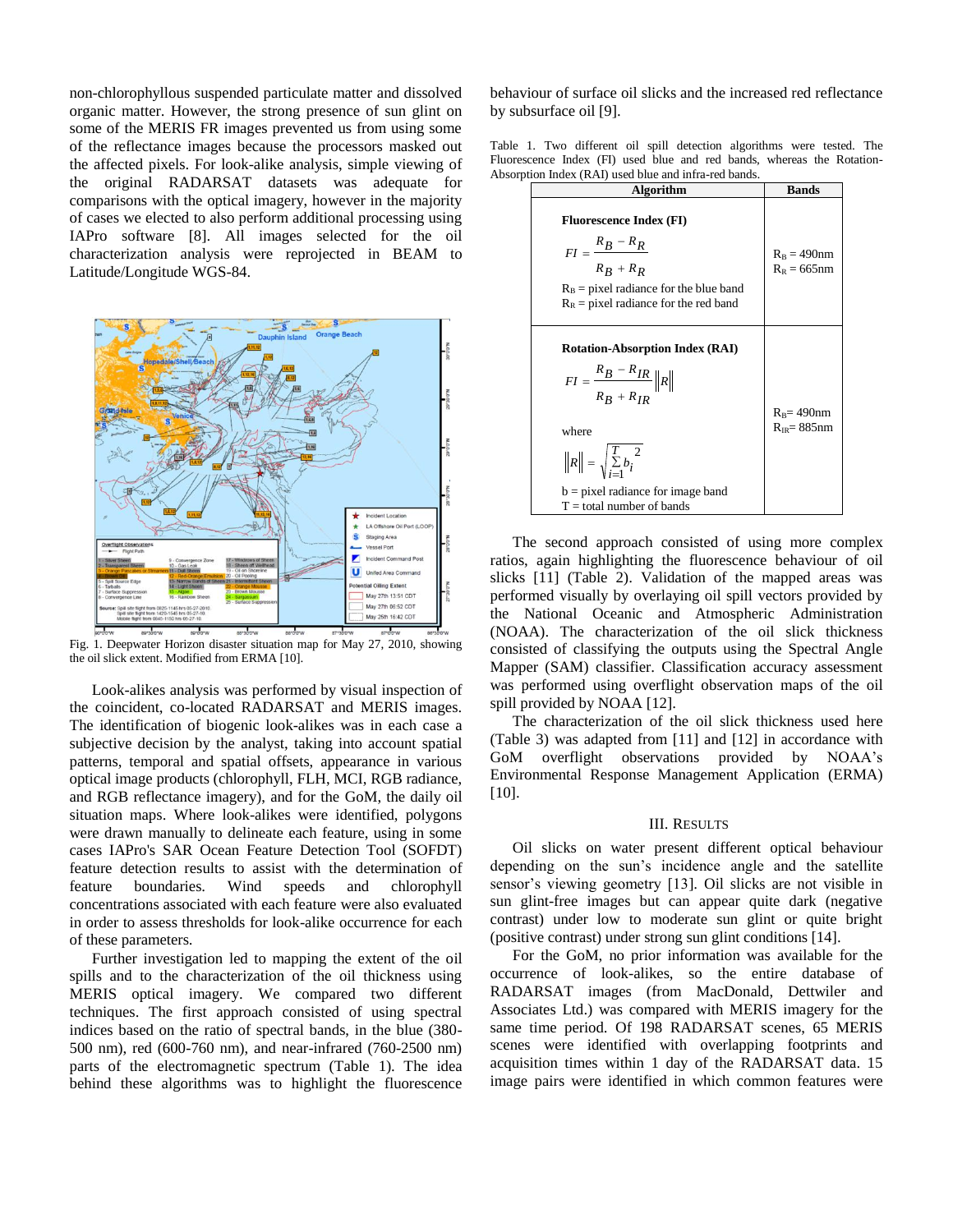visible in both types of imagery that were not apparently associated with oil (Fig. 2).

Table 2. MERIS radiance bands available for the oil slick characterization. Six band ratios were used according based on Svejkovsky & Muskat [11].

| <b>Band number</b> | Band centre (nm) | <b>Band Ratio</b> |
|--------------------|------------------|-------------------|
| 1                  | 412.5            | 10/2              |
| $\mathfrak{2}$     | 442.5            | 10/5              |
| 3                  | 490              | 10/8              |
| 4                  | 510              | 8/2               |
| 5                  | 560              | 8/5               |
| 6                  | 620              | 5/2               |
| 7                  | 665              |                   |
| 8                  | 681.25           |                   |
| 9                  | 708.75           |                   |
| 10                 | 753.75           |                   |
| 11                 | 760.625          |                   |
| 12                 | 778.75           |                   |
| 13                 | 865              |                   |
| 14                 | 885              |                   |
| 15                 | 900              |                   |

Table 3. Oil thickness classes adapted from Svejkovsky & Muskat [11] and NOAA [12].

| Oil thickness T<br>(mm)   | Oil thickness class | Description                                                                                                                                                                             |  |
|---------------------------|---------------------|-----------------------------------------------------------------------------------------------------------------------------------------------------------------------------------------|--|
| T < 0.005                 | Silver Sheen        | A layer of oil that appears<br>silvery or shimmers.                                                                                                                                     |  |
| $0.005 \leq T \leq 0.050$ | Rainbow Sheen       | Sheen that reflects colours.                                                                                                                                                            |  |
| $0.050 \leq T \leq 1.000$ | Red/brown Oil       | Dark-coloured oil.                                                                                                                                                                      |  |
| T > 1.000                 | Emulsions           | Water-in-oil emulsion formed<br>as oil weathers (mousse).<br>Oil oriented in lines, windrows,<br>or streaks (streamers).<br>Weathered oil that has formed a<br>pliable ball (tarballs). |  |

The thresholded FI and RAI images obtained from the original radiance images were used only to assess the presence/absence of oil slicks (Fig. 3). The major advantage of using this algorithm is the fact that thresholds can be generated for one single band-ratioed image that highlights the fluorescence behaviour of surface and subsurface oil slicks by incorporating the radiometric characteristics of two distinct channels (blue and red for FI and blue and infra-red for RAI). At this point, a simple validation was performed visually by overlaying ERMA oil slick boundaries on the thresholded imagery.

Oil thickness was obtained from supervised classification algorithms modified from Sveijkovsky & Muskat [11]. Generally, the classification algorithm was not able to correctly isolate sun glint-affected areas from immediately-adjacent areas. Hence, sun glint areas had to be incorporated into the training procedure separately and labeled accordingly (Fig. 4). The most reliable source of ground-truth data was ERMA [10]. *In situ* oil characteristics were based on a simple visual assessment collected from daily flights over the affected areas. Accuracy assessment of the classified images was performed using randomly-generated samples (individual pixels) due to the limited number of ground-truth observations. Randomlygenerated samples were then assigned a reference class based on their locations, overflight observations, and spectral signatures obtained from the images. SAM outputs presented considerably accurate classifications of oil slick thickness on water, as indicated in Table 4.

Table 4. Overall accuracy of the SAM classifications for four MERIS images analysed using 100 random samples (pixels).

| Image date   | Overall accuracy (%) | Kappa Coefficient |
|--------------|----------------------|-------------------|
| May 24 2010  | 38                   | 0.13              |
| May 27 2010  | 82                   | 0.62              |
| July 14 2010 | 64                   | 0.50              |
| July 20 2010 | 69                   | 0.45              |



MERIS reflectance



Fig. 2. Look-alikes datasets containing both oil and oil look-alikes in RADARSAT-1 (RSAT-1) and MERIS images. Note that the MERIS algal2 is a product providing chlorophyll concentration. Look-alike vectors were handdrawn and oil vectors were obtained from ERMA[10].

# IV. CONCLUSION

Overall, the methods tested here yielded significant maps of location, extent, and thickness of oil spills. We noticed that the interpretation of false positives for oil slicks in RADAR imagery can be assisted by the examination of optical imagery. Specifically, multispectral spaceborne optical sensors of medium spatial resolution, such as MERIS FR (300 m), provide sufficient spatial, spectral, radiometric, and temporal detail to aid in the characterization of oil slicks as long as there are no clouds over the area of interest in the image. Thus, the accuracy of oil thickness classification using optical imagery ranged from 38% to 82%.

### ACKNOWLEDGMENT

This work is part of a larger project for the Canadian Space Agency (CSA) through the Earth Observation Application Development Program (EOADP) that also includes